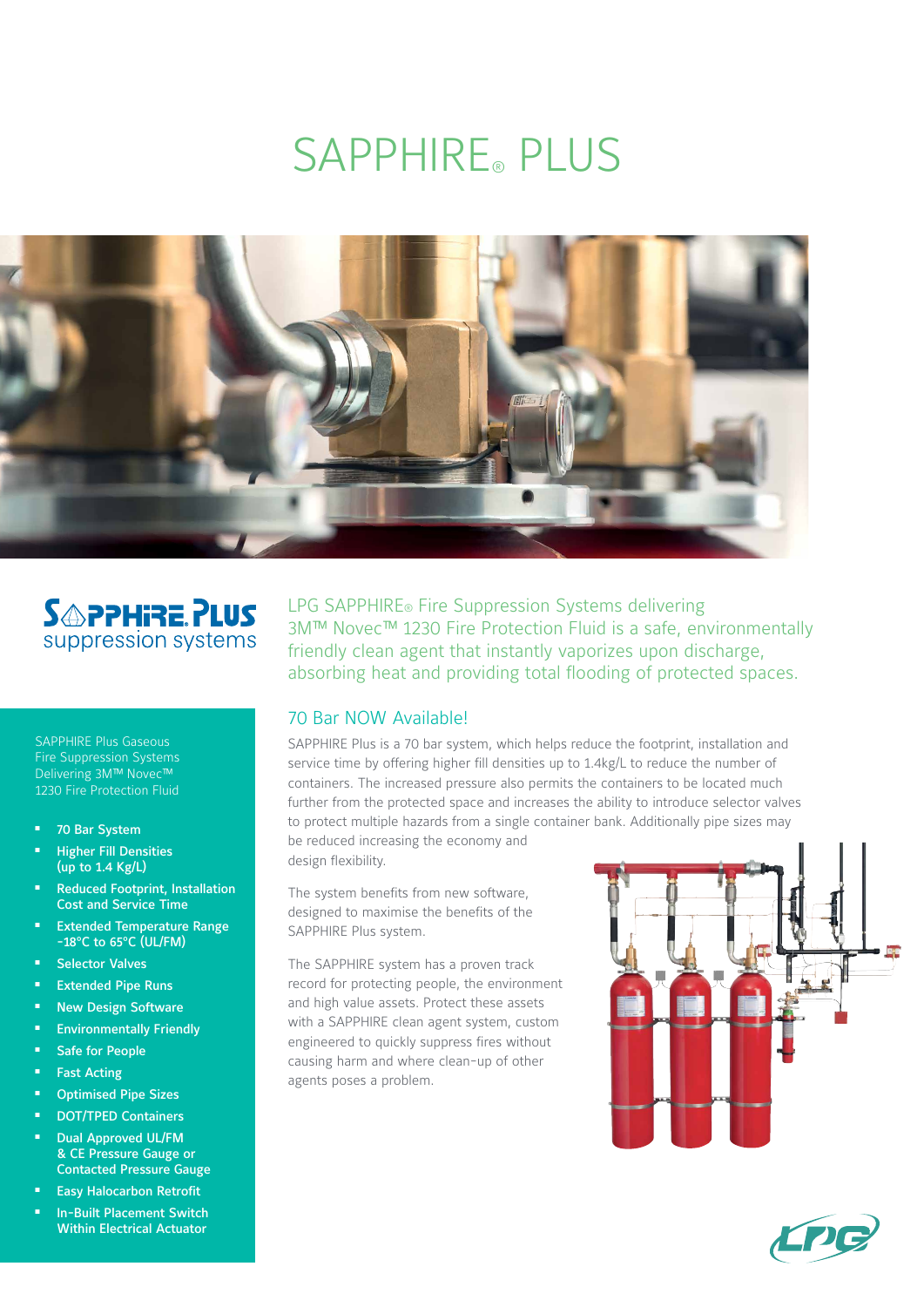# Choose a Revolutionary Fire Suppression System

#### SAPPHIRE Applications

- Data Centres
- **Electrical Switching Rooms**
- **Machinery Spaces**
- **Nedical Facilities**
- **Heritage Sites**
- Air Traffic Control
- **Oil and Gas Facilities**

3M™ Novec™ 1230 Fire Protection Fluid provides a wide safety margin because it is used at concentrations of only 4.5 to 5.9% by volume which is well below the maximum 10% concentration for safe exposure. The agent has zero ozone depletion potential (ODP) and with an atmospheric lifetime of between three and five days and a global warming potential of 1.0, it is the most environmentally friendly chemical clean agent.

Every SAPPHIRE installation carries a 20 year environmental warranty covering both the agent and the system hardware.

### Fast Acting Suppression

SAPPHIRE systems work fast, delivering the agent within 6 to 10 seconds, suppressing fires before they have the chance to spread. Most importantly when a fire is suppressed quickly, the result is less damage, lower refurbishment costs and reduced downtime.

#### Multiple Levels of Protection

- **•** Total Flooding of Hazard Areas
- **•** No Damage to Valuable Assets
- **•** Wide Range of Applications
- **•** Effective on Class A, B and C Fires
- **•** UL Listed
- **•** FM Approved
- **•** LPCB RedBook Listed

### System Recharging

As the 3M™ Novec™ 1230 Fire Protection Fluid is stored as a liquid at room temperature the agent may be transported in 300kg drums or 1100kg totes enabling the agent to be made available quickly through a network of approved recharge facilities.







OF CENTAIN THEY ARE

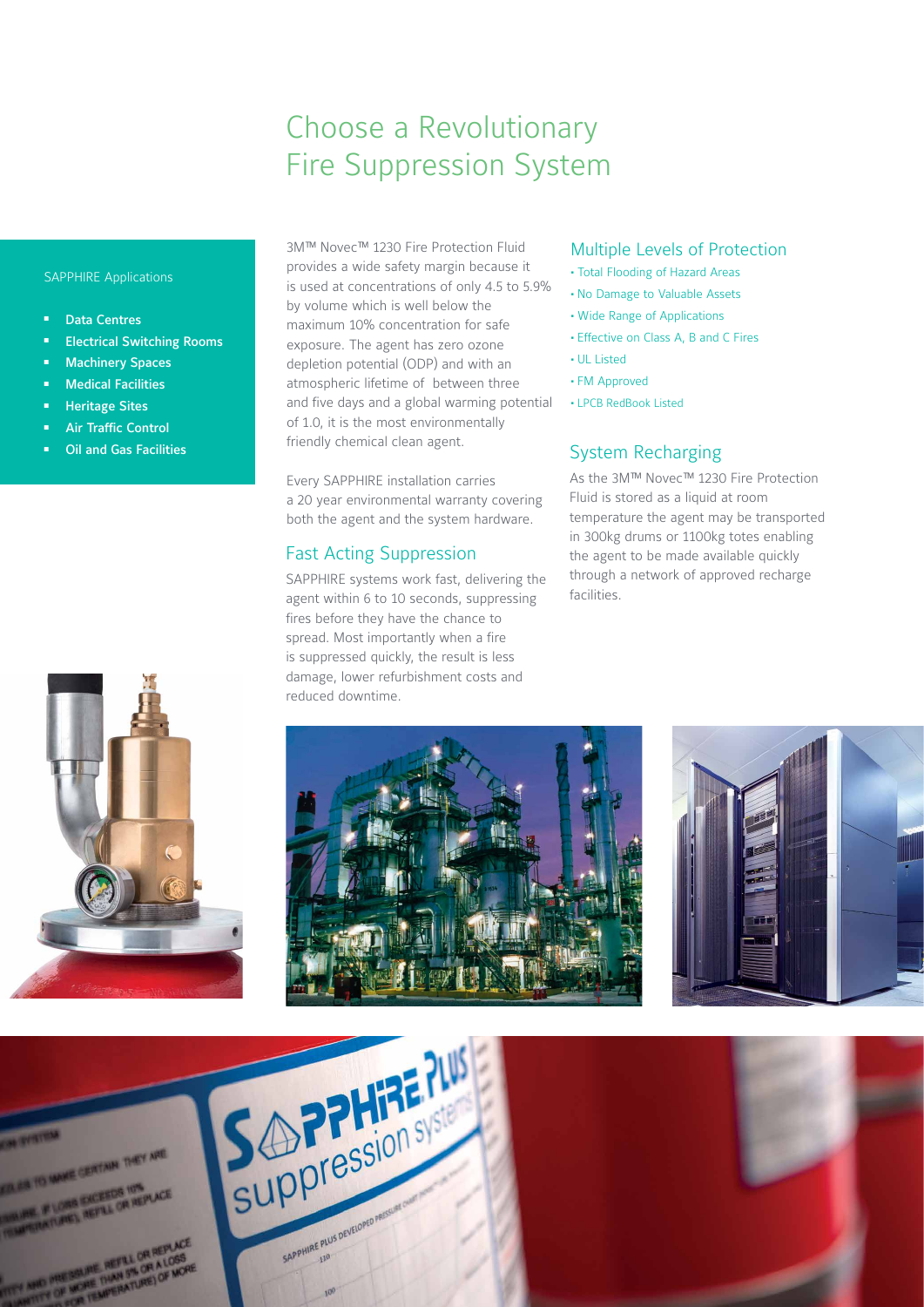# State-of-the-Art Detection and Control

- <sup>n</sup> Addressable or Conventional Options
- Single and Multi-Hazard Agent Releasing Panels
- UL & ULC Listed and FM Approved Options
- **CE Marked Option**

Globally the SAPPHIRE system is controlled by state-of-the-art detection and control systems using conventional or addressable AUTOPULSE microprocessor, MzXe and FAST 2000 control panels with highly sensitive smoke, heat and flame detectors.

When fire is detected, the control systems will sound alarms, close doors, shut down equipment and release the fire suppression system. The system has manual pull stations and provides automatic detection 24 hours a day, 365 days per year.

### The Ultimate Fire Suppression Solution

The LPG brand promises a full range of quality fire protection solutions. Our extensive network of Authorized LPG Distributors provides factory trained professionals to serve our customers virtually anywhere in the world.





| <b>Approvals</b>                                                         | 25 Bar | 42 Bar | 70 Bar |
|--------------------------------------------------------------------------|--------|--------|--------|
| UL Listed / FM Approved System                                           | X      |        | X      |
| <b>VdS System Approvals</b>                                              | X      | X      |        |
| UL listed / FM Approved<br>Selector Valves                               |        |        | X      |
| EN 12094 Approved Selector Valves                                        | X      | X      | X      |
| EN 12094 Component Approvals                                             | X      | X      | X      |
| Combined EN 12094 Component Approval /<br>UL Listed / FM Approved System |        |        | X      |
| Marine Approvals                                                         | X      |        |        |
| <b>CSIRO Approval</b>                                                    | X      | X      |        |
| <b>CNPP Approval</b>                                                     | X      |        |        |
| <b>CNBOP Approval</b>                                                    | X      | X      |        |
| <b>GOST Approval</b>                                                     | X      | X      | X      |
| <b>BOMBA Approval</b>                                                    | X      |        |        |
| LPCB Redbook Listed                                                      |        |        | X      |